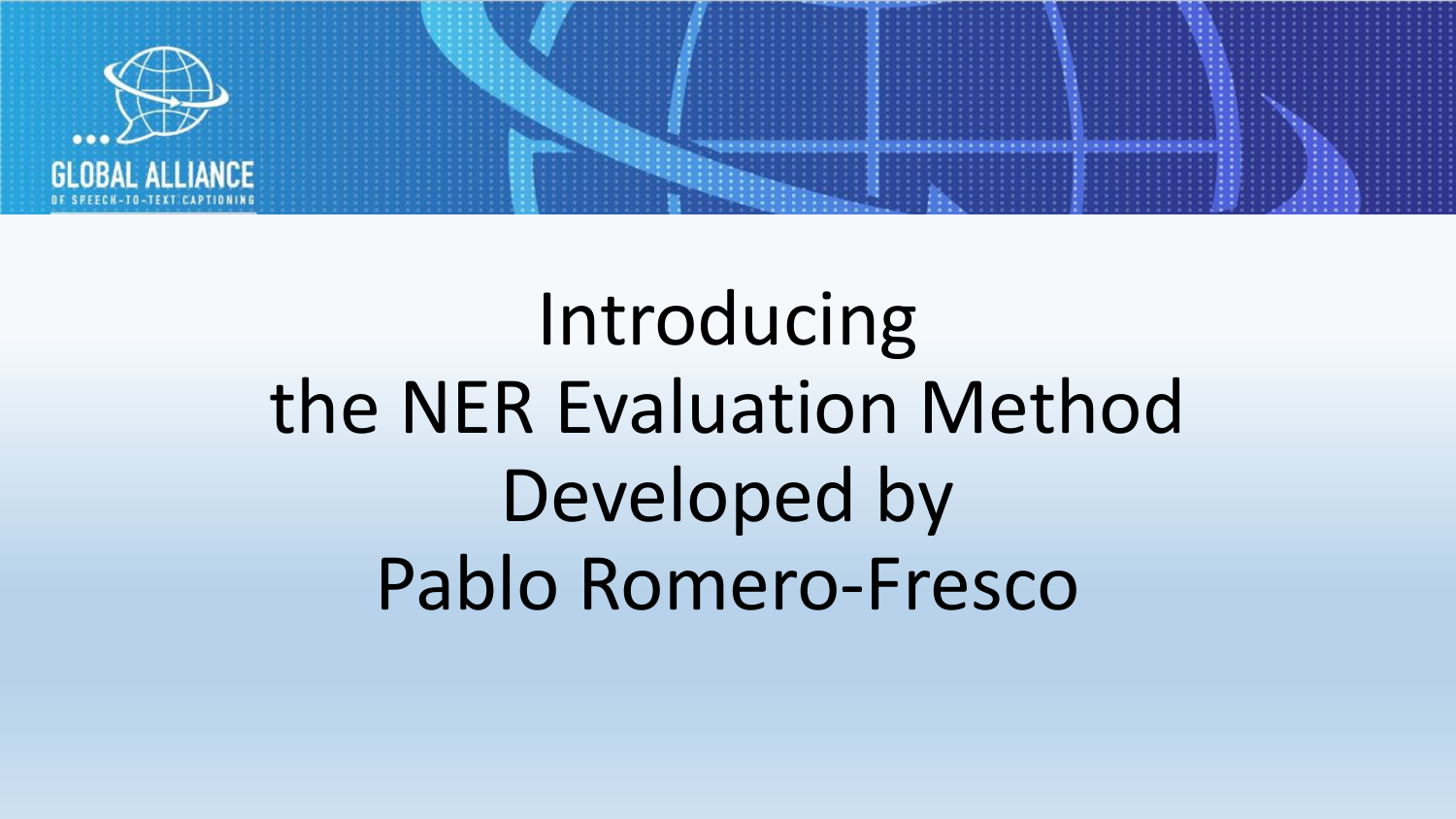

#### **Who is Dr. Pablo Romero-Fresco?**

Pablo Romero-Fresco is Ramon y Cajal researcher at Universidade de Vigo (Spain) and Honorary Professor of Translation and Filmmaking at the University of Roehampton (London, UK). He is the author of the book *Subtitling through Speech Recognition: Respeaking and Accessible Filmmaking.* He is the leader of the international research centre Galician Observatory for Media Access (GALMA), for which he is currently coordinating several international projects on media accessibility, including Interlingual Live Subtitling for Access (ILSA). Pablo is also a filmmaker. His first documentary, *Joining the Dots* (2012), was screened during the 69th Venice Film Festival and was used by Netflix as well as film schools around Europe to raise awareness about audio description.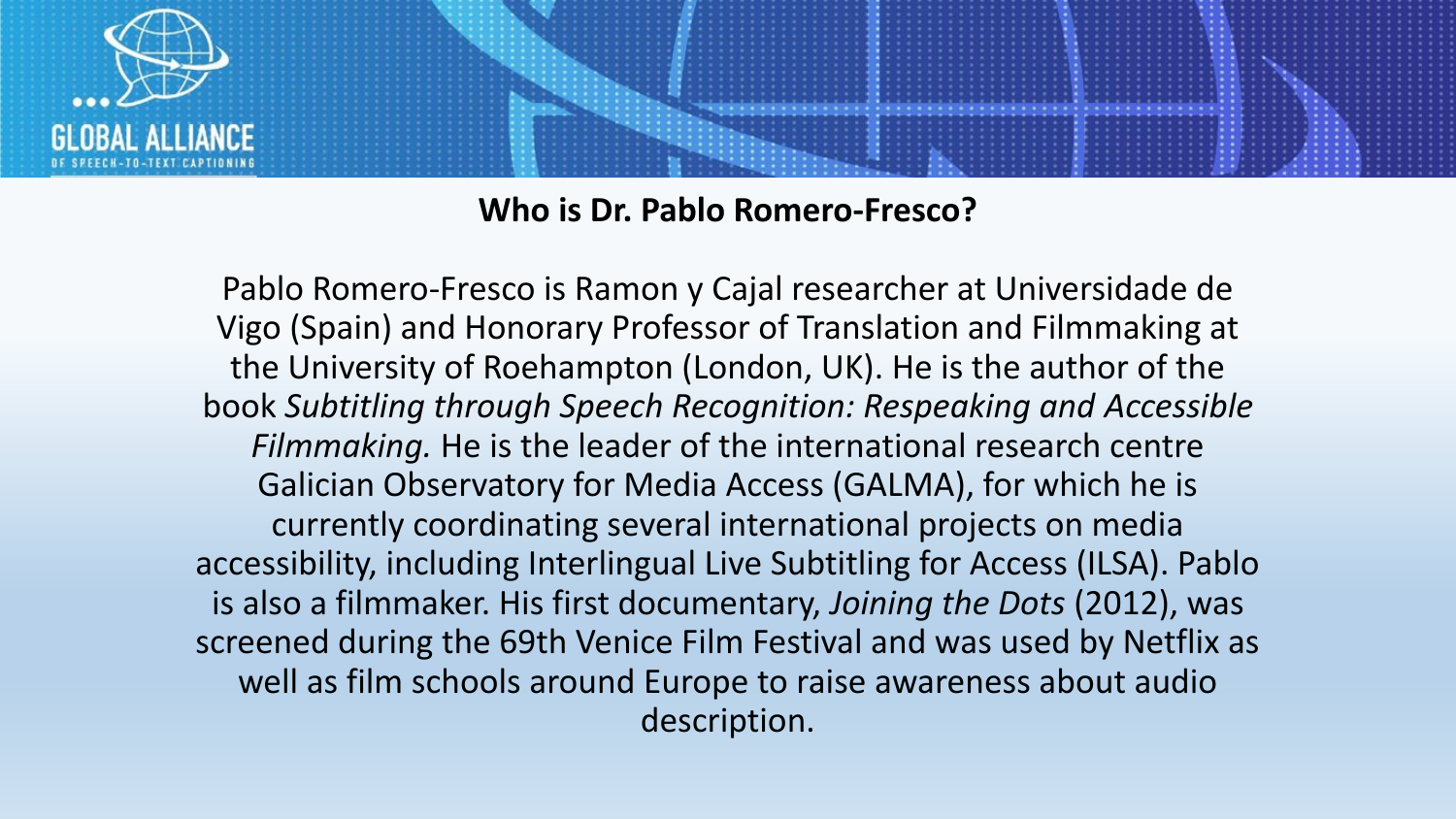

### **Basic Requirements for a Model of Assessment**

- Functional and easy to apply
- Includes the basic principles of Word Error Rate (WER) calculations in SR (Speech Recognition)
- Different programs, different editing
- Possibility of edited and yet accurate respeaking/voice/steno
- Compare subtitles (captions) with original spoken text
- Include other relevant info (delay, position, speed)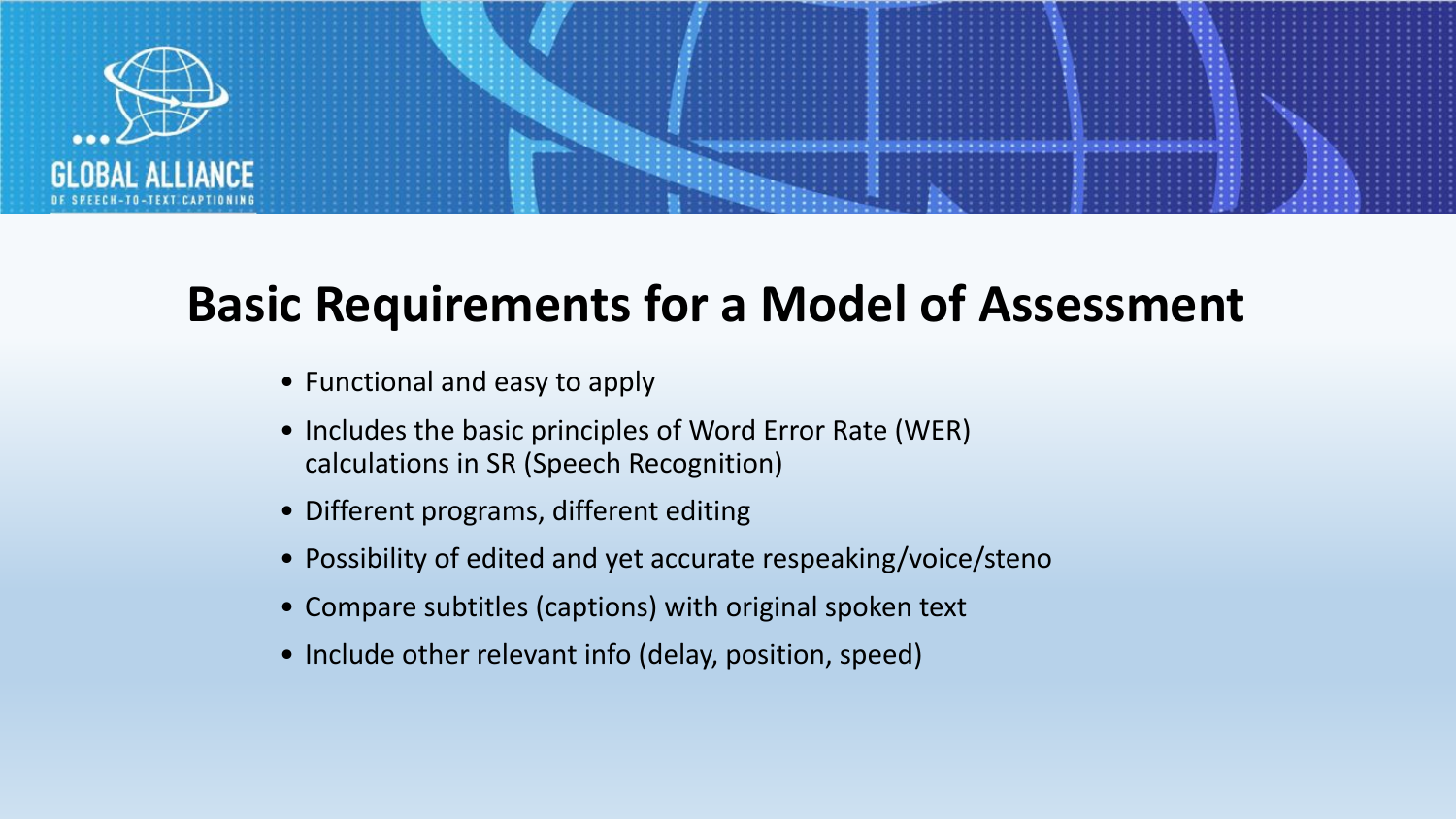

### WHAT IS THE WER MODEL?

**WER** measures the number of words in a sentence that are:

- a. Inserted
- b. Deleted
- c. Replaced in the sentence

The next slide illustrates the explanation of the calculation and how it is applied to a sentence.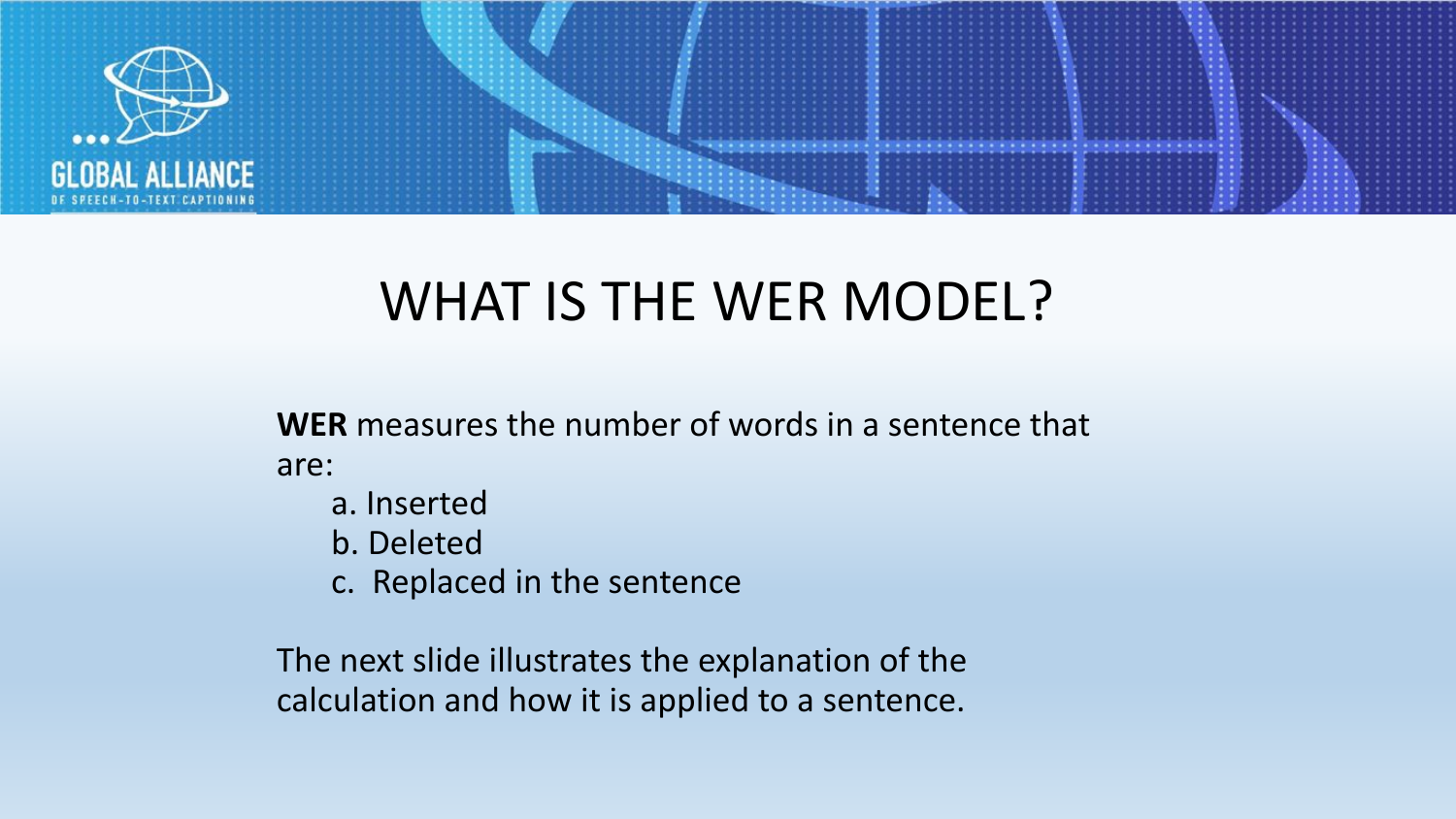

## **TRADITIONAL WER METHODS**

Per US National Institute of Standards and Technology

| N - Errors           |           |   |                    |       |   |     |        |
|----------------------|-----------|---|--------------------|-------|---|-----|--------|
| <b>Accuracy Rate</b> |           |   | $\cdots$ 100 = %   |       |   |     |        |
|                      |           |   |                    | N     |   |     |        |
|                      |           |   |                    |       |   |     |        |
|                      |           |   | Where is the whole | wheat |   |     | flour  |
|                      |           | D |                    |       | ı | S   |        |
| Where                | <b>is</b> |   | hole               | we    |   | eat | flower |

**D** represents deleted word **S** represents mistranslated words **I** represents inserted word

Broken down, the sentence "Where is **hole we eat flower**"

= Number of errors 5 divided by the number of words  $x$  100 =  $\%$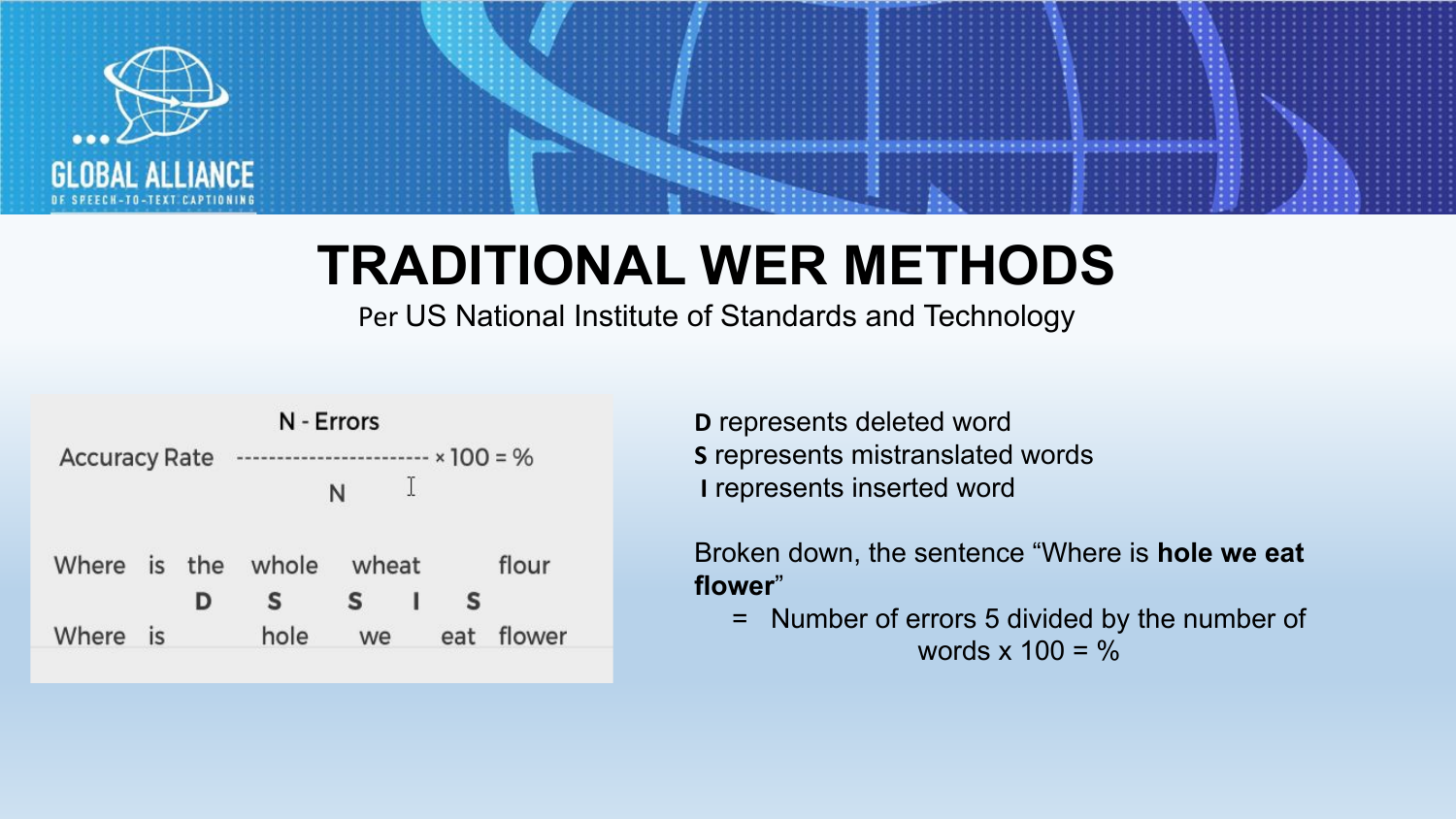

### **What Does NER Stand for?**

**N**umber of words in the live captions **E**dition errors **R**ecognition errors

Application of Natural Language Processing (NLP) that processes and understands large amounts of unstructured human language.

(Continued on next slide)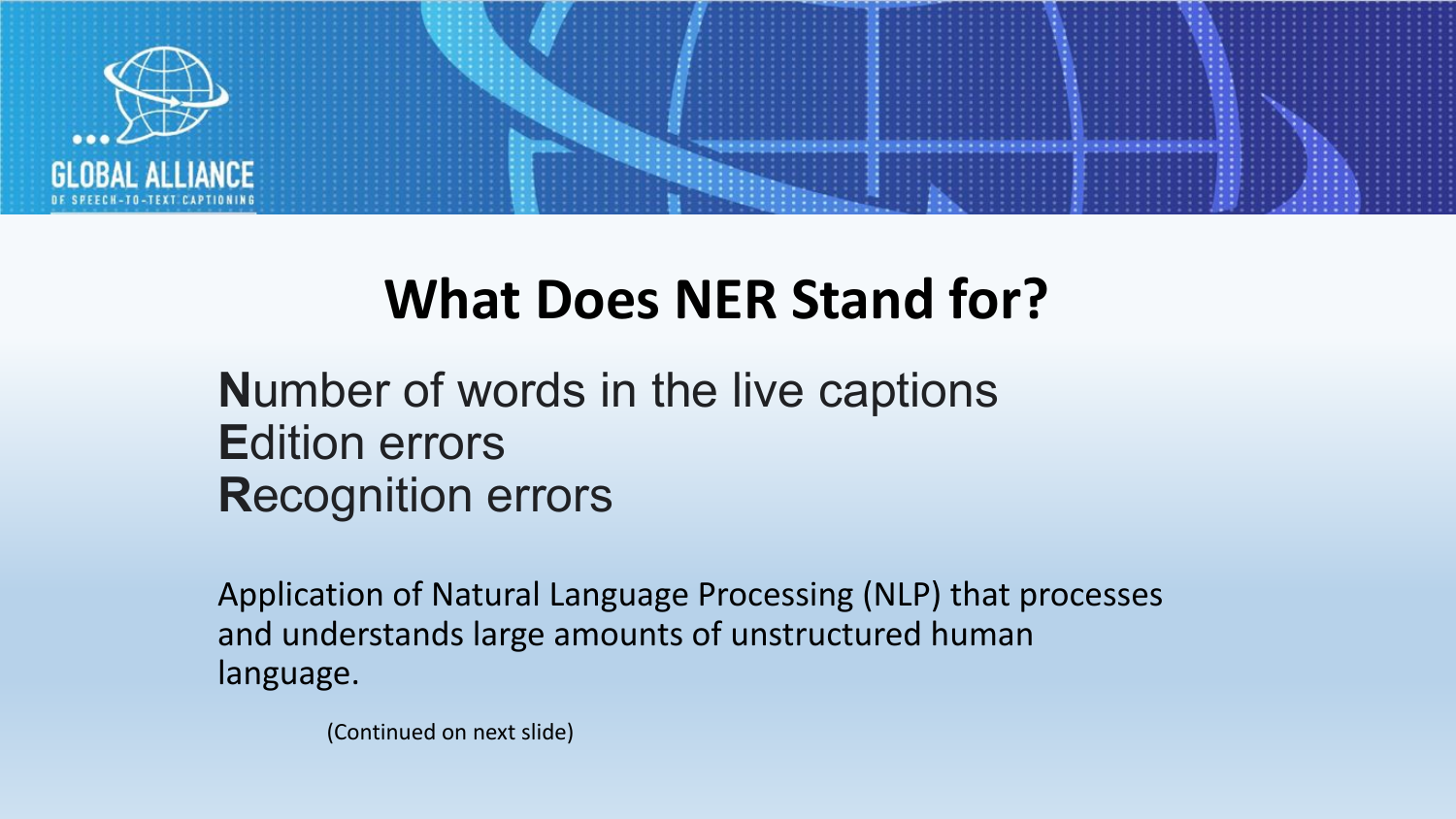

#### **What is Natural Language Processing?**

Natural language processing helps computers communicate with humans in their own language and scales other language-related tasks. For example, NLP makes it possible for computers to read text, hear speech, interpret it, measure sentiment and determine which parts are important.

 Also known as entity identification, entity chunking and entity extraction.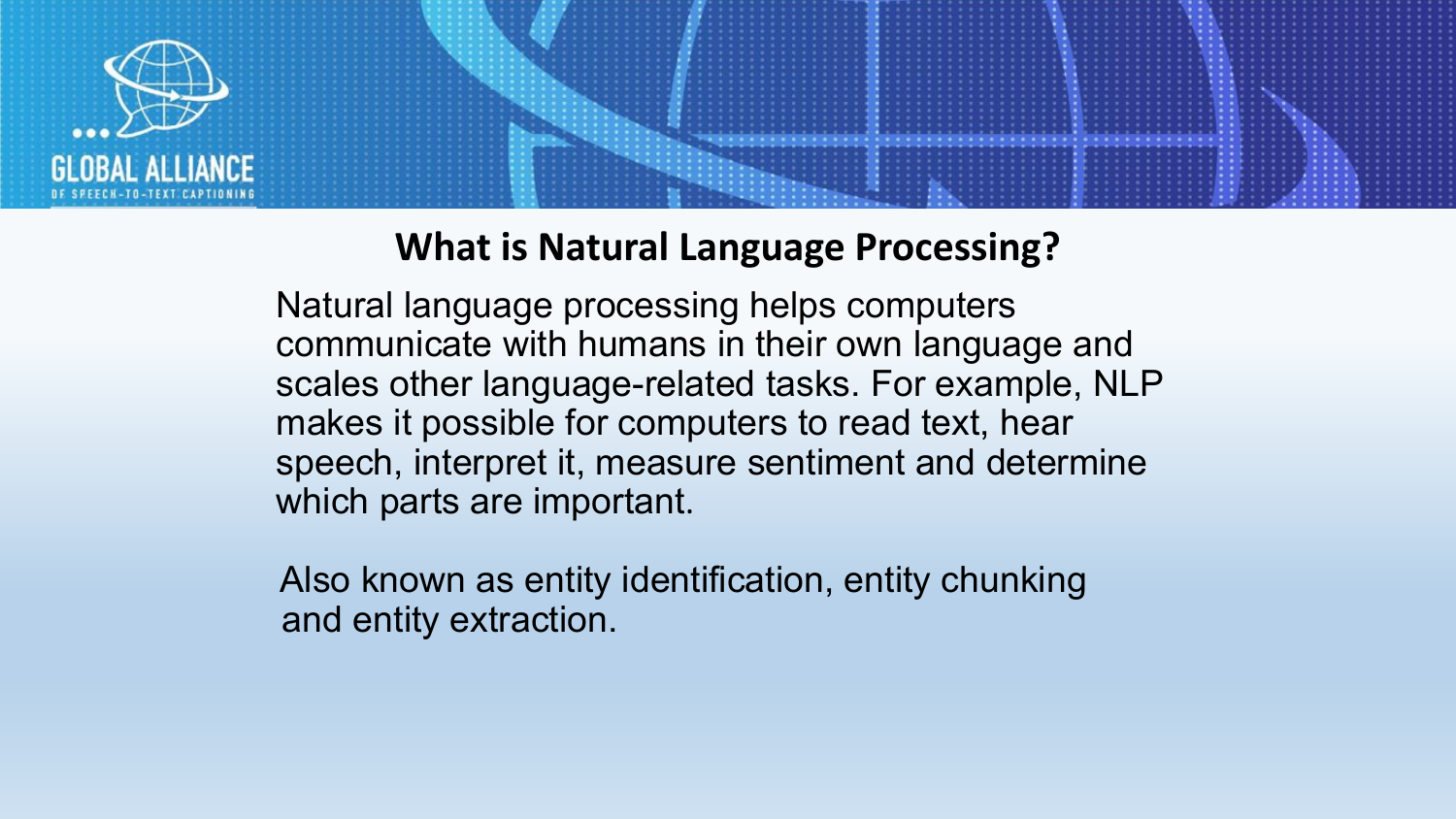

#### **NER Model Assessing Guidelines**

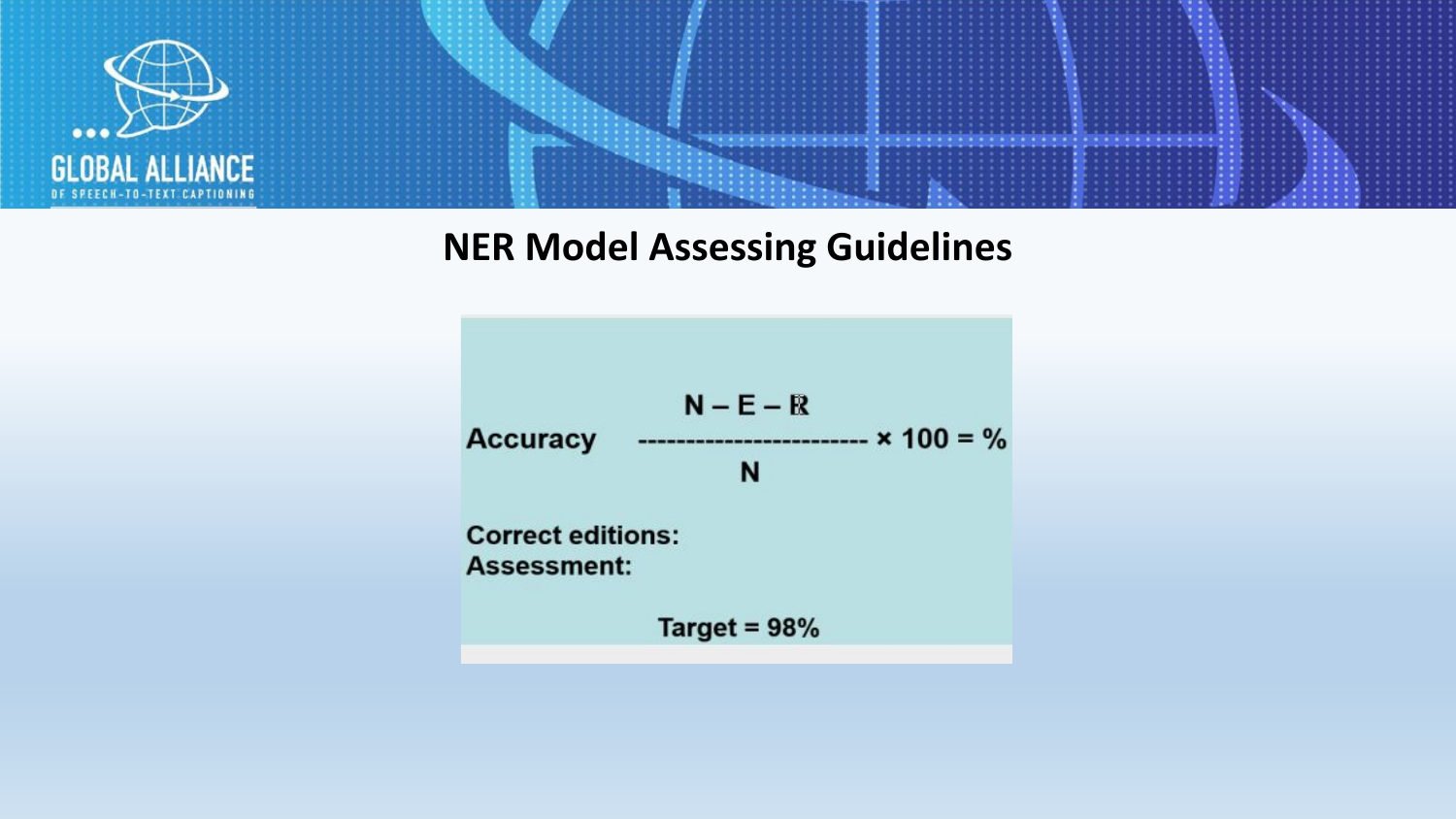

#### **Feedback from Consumers on Types of Errors**

"There are errors, yes, but you can easily figure out what the correct word was meant to be. I'm deaf, not stupid."

"Thanks to live subtitling, I'm now bilingual. I can speak English and teletext."

"As far as I'm concerned, they are not errors but lies."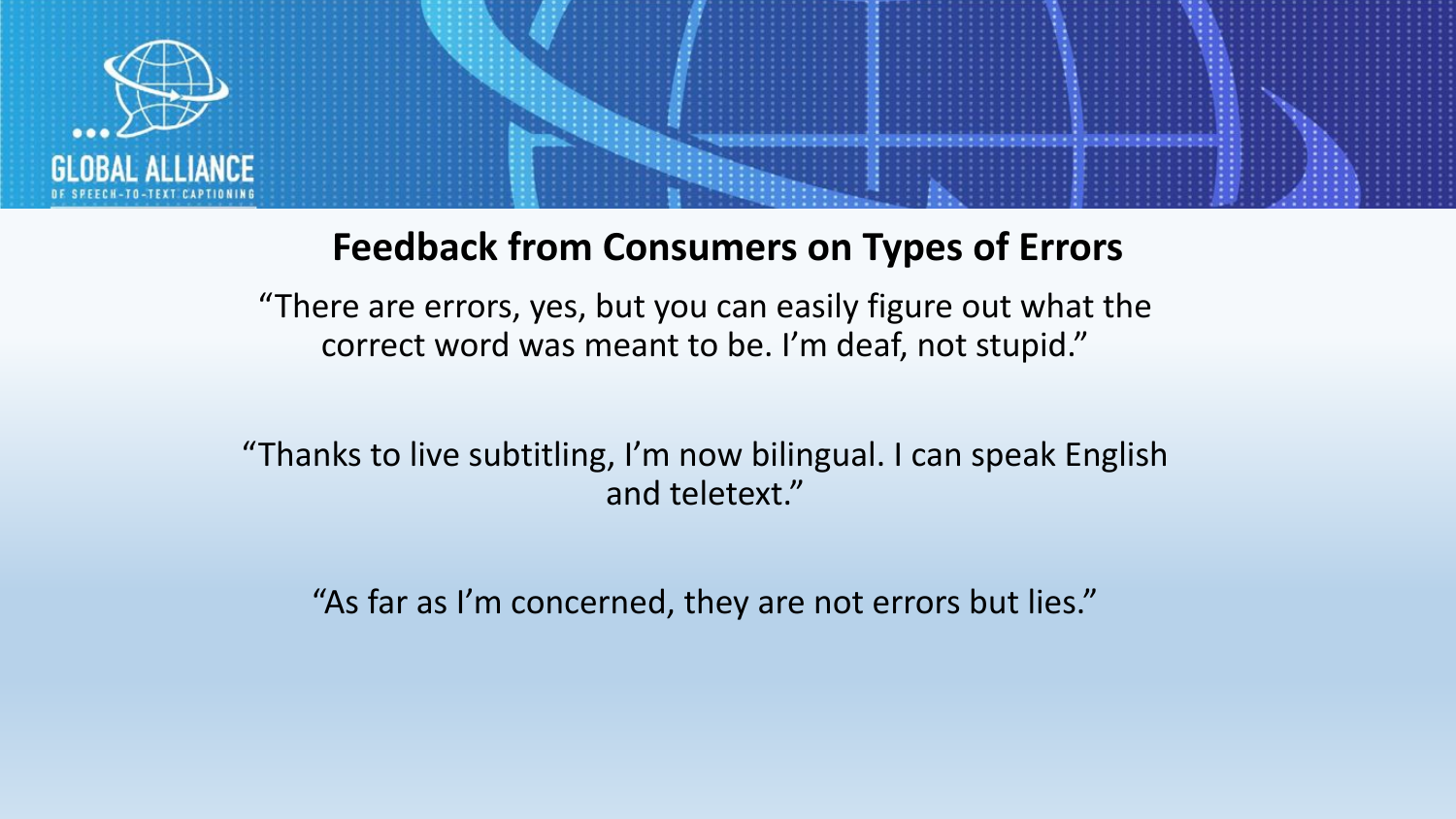

#### **TYPE OF ERRORS**

**Independent idea unit:** Often a sentence which may be composed of several dependent idea units, and it makes sense as a full message.

**Dependent idea unit:** Often a complement, it provides information about the "who," "what," "when," "where," "how" of an independent idea unit.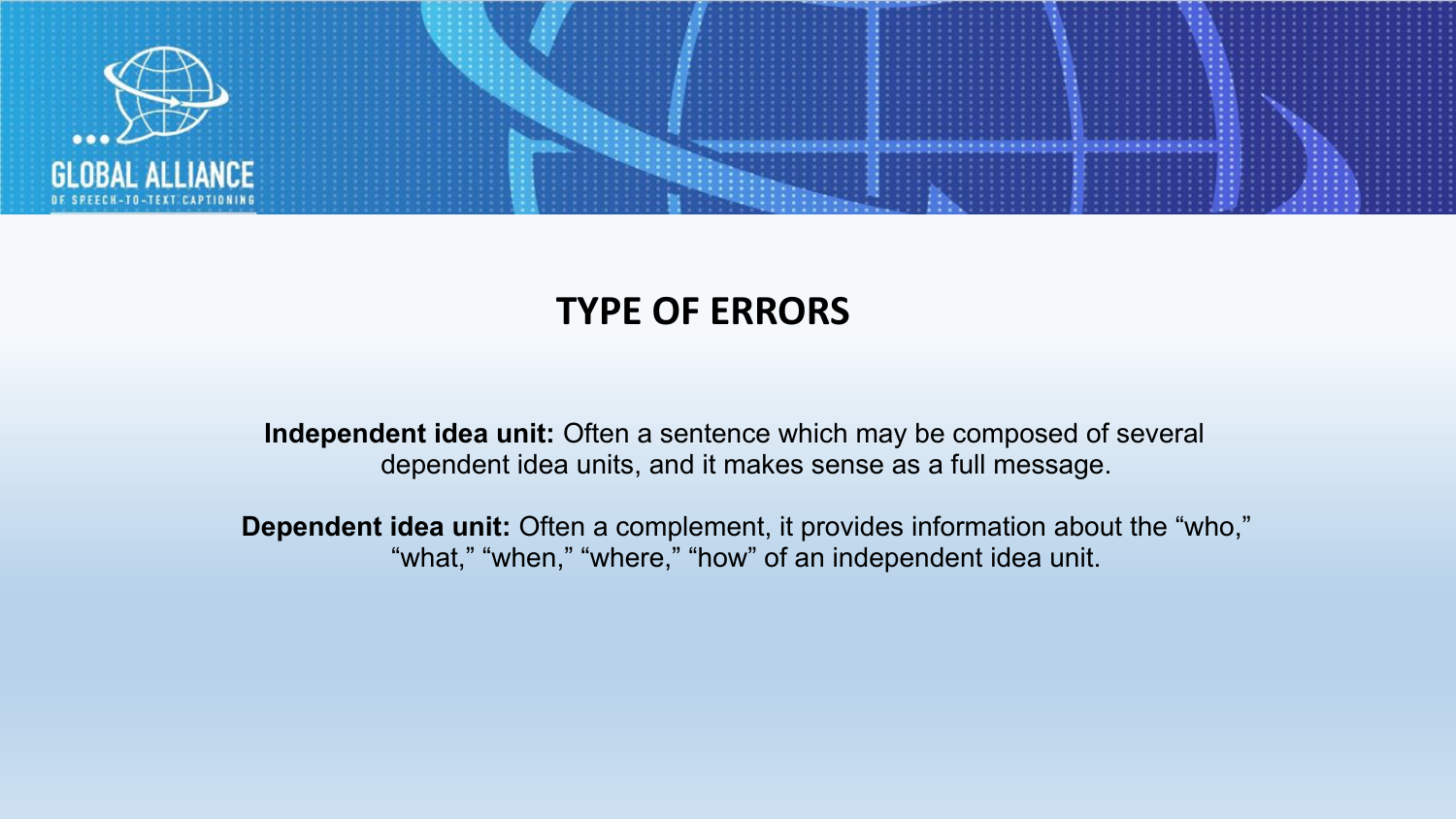

#### **EDITION ERRORS**

**Serious error** (1.00 deduction) – An edition that causes change of meaning –

(misinformation or considered a lie).

**Standard error** (0.50 deduction) – Omission of a full independent idea unit or omission

of a dependent idea unit that renders the whole unit meaningless (nonsensical).

**Minor error** (0.25 deduction) – Omission of a dependent idea unit that doesn't render

the whole unit meaningless or nonsensical.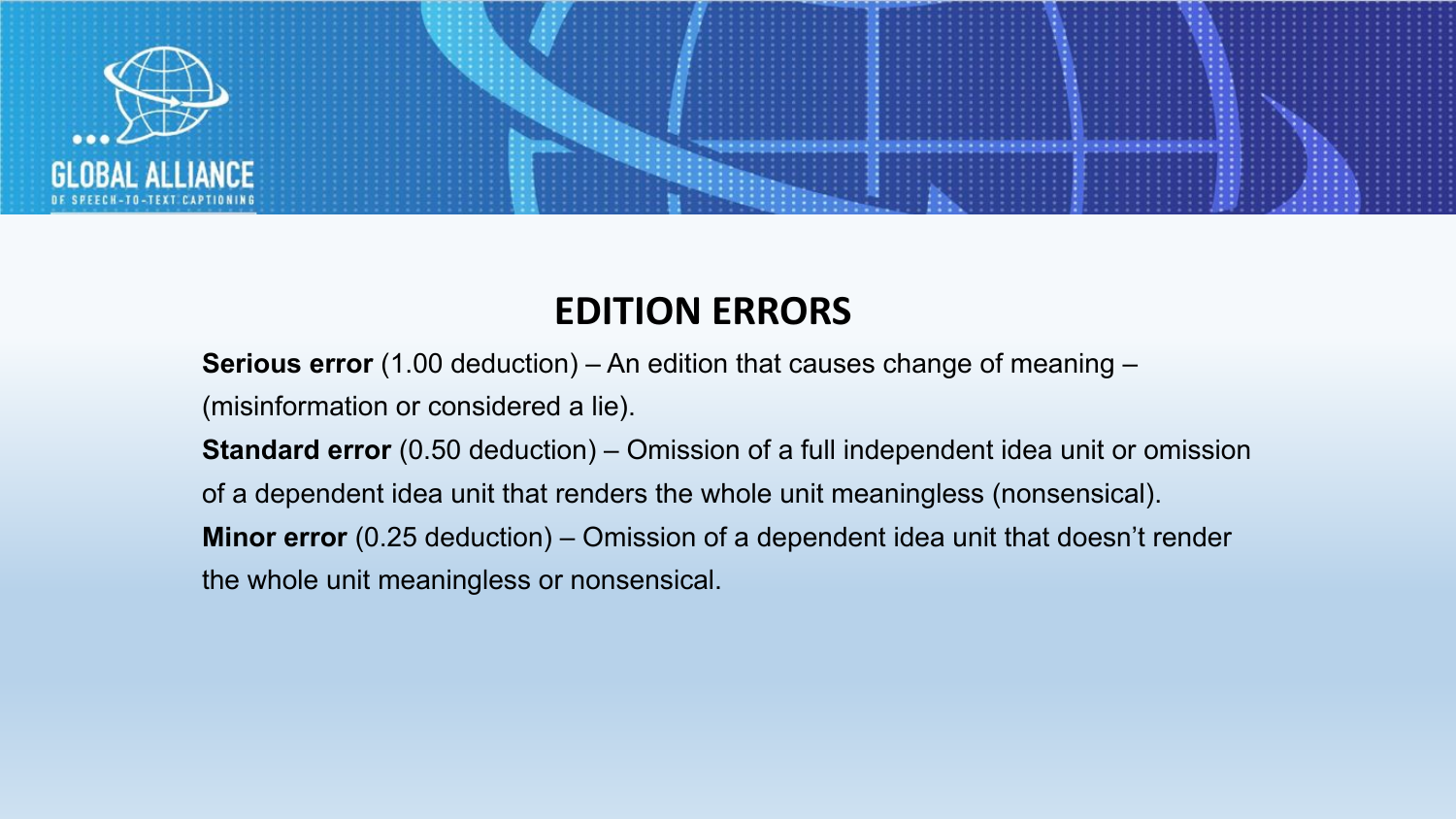

#### **MINOR RECOGNITION ERRORS**

What great goal by a Ryan Giggs!

For people are still missing following Sunday's tornado. What a great goal by Ryan Giggs!

Four people are still missing following Sunday's tornado.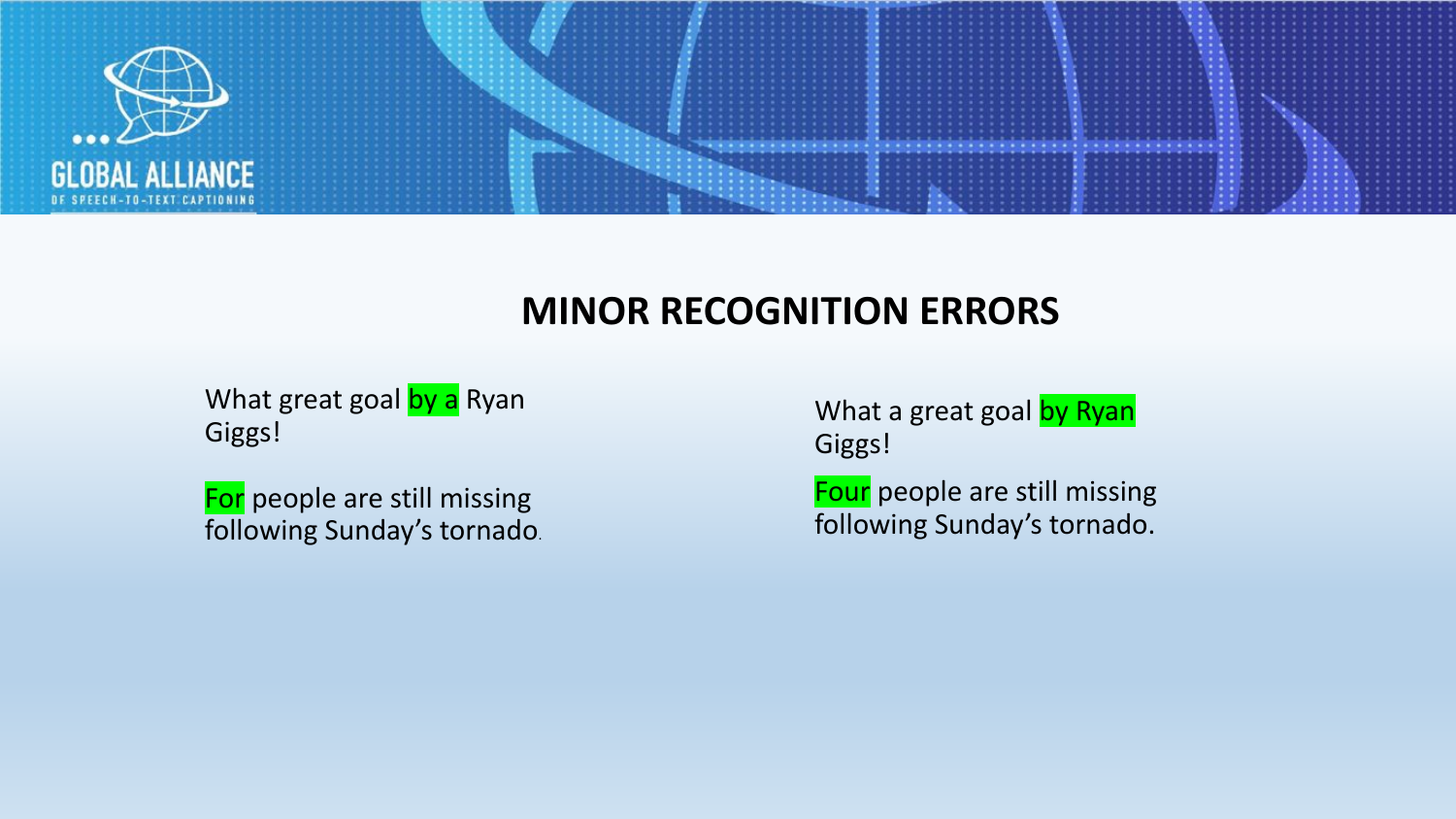

#### **STANDARD RECOGNITION ERRORS**

He's a buy you a bull asset.

He's a valuable asset.

Is it really attend Tatian?

Is it really a temptation?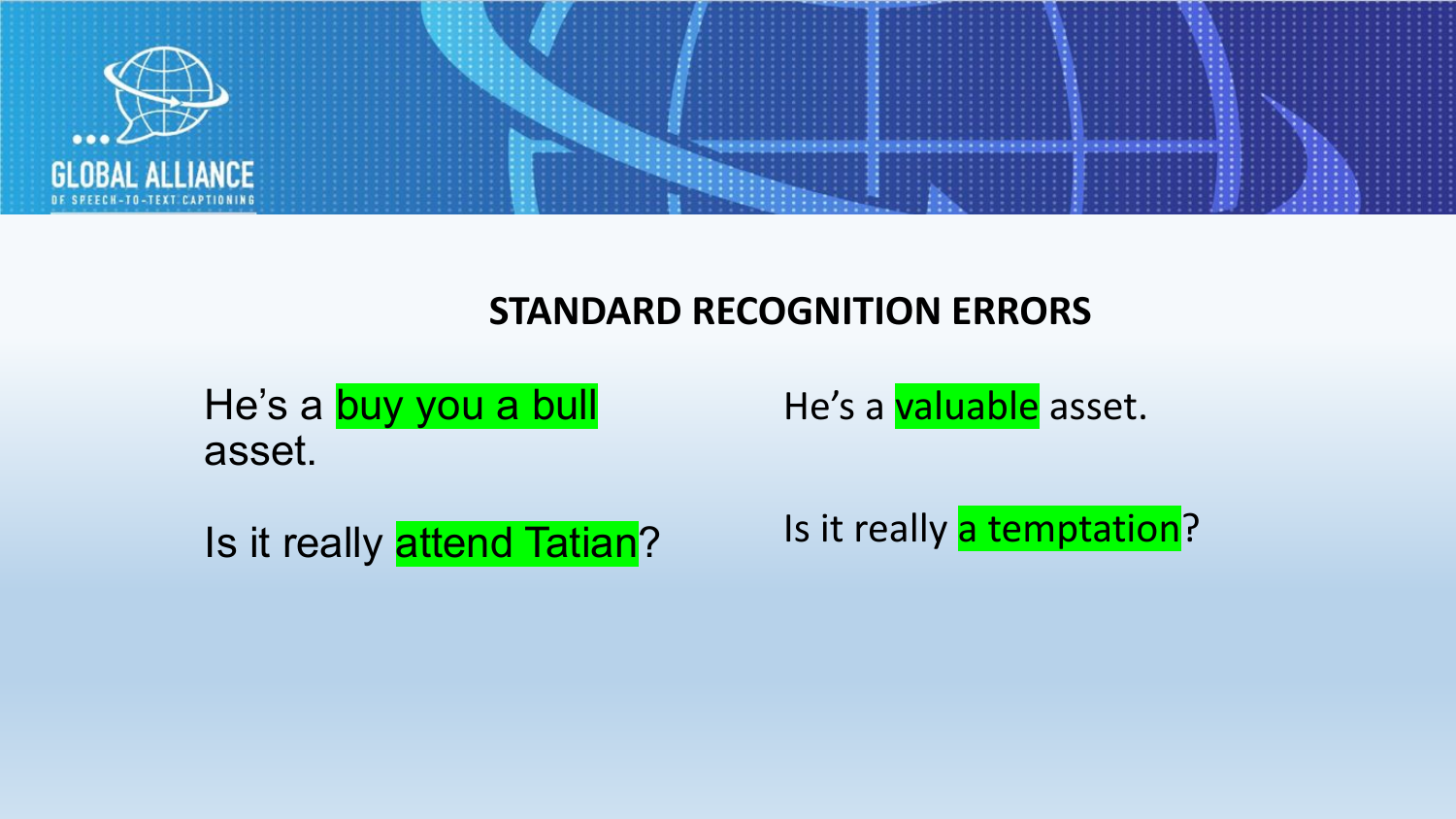

#### **SERIOUS RECOGNITION ERRORS**

Public funding for universities has been cut by 15% this year. Public funding for universities has been cut by 50% this year.

He never talks dirty.

He never talks to Rudy.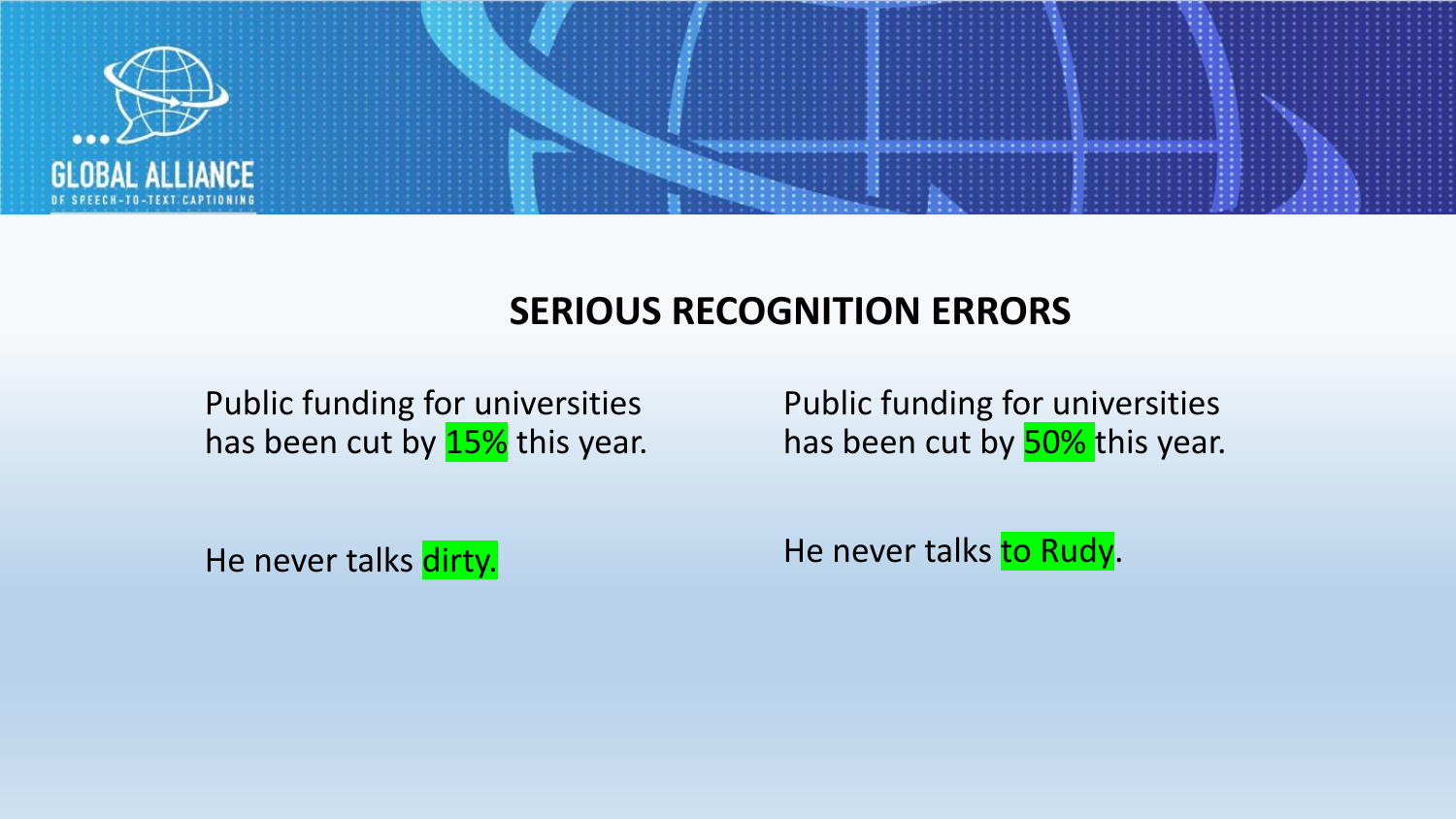

#### **Who Uses the NER Model?**

- 1. Adopted by the Canadian Governmental Regulator (CRTC) in the new guidelines.
- 2. Included in the official UNE subtitling guidelines in Spain.
- 3. Adopted by the Brasilian Regulator ABNT in its updated official guidelines, NBR15290.
- 4. Used by the British Governmental Regulator to assess subtitles in the UK.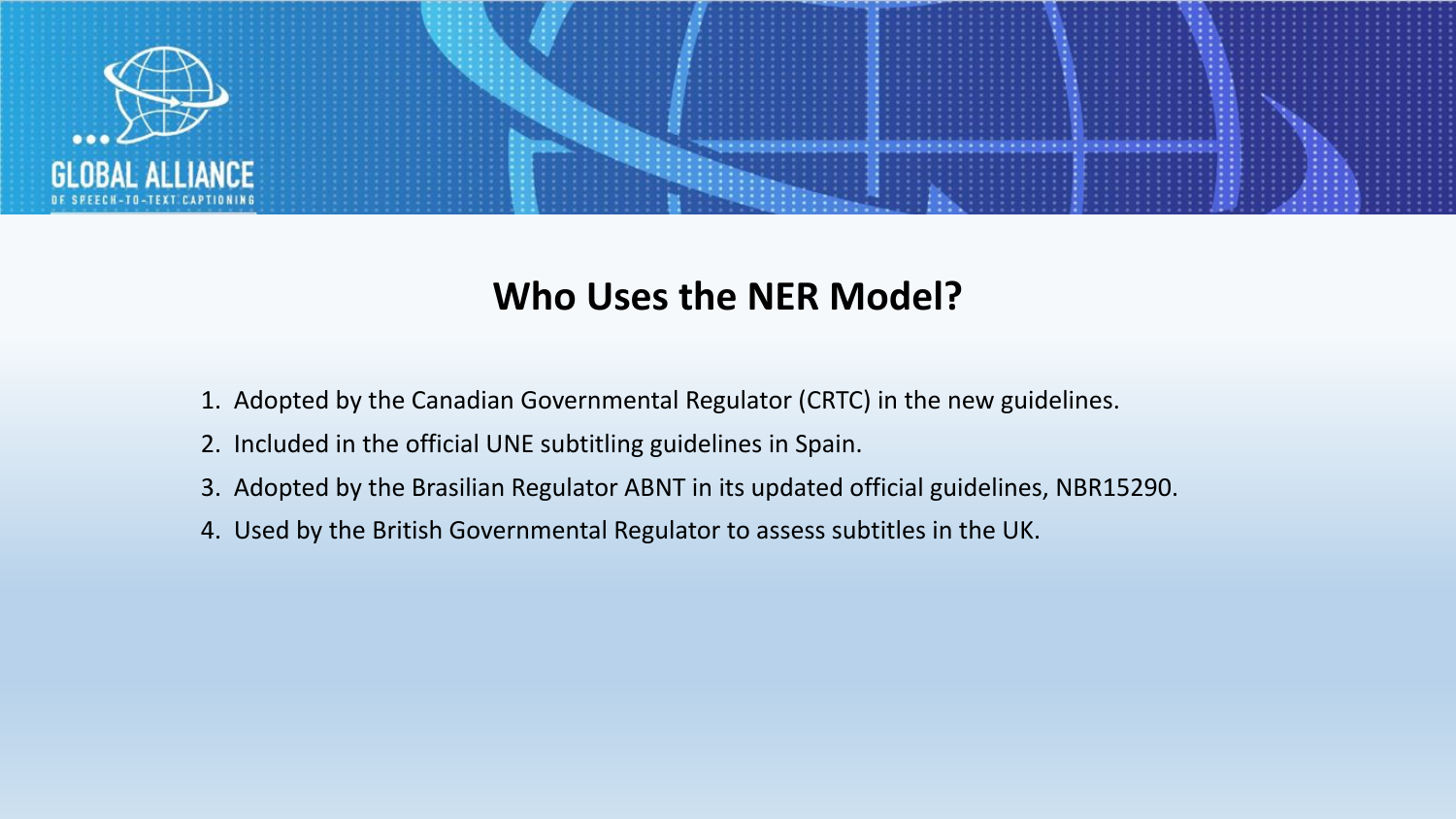

#### **Who Uses the NER Model?**

- **1**. Used by the BBC, ITV, Channel 4, Channel 5, Sky in the UK.
- **2**. Used by subtitling companies for training and assessment purposes
- (Ericsson, Ai-Media, Deluxe, Verbavoice, SwissTXT).
- **3**. Used by other regulators, broadcasters, subtitling companies and in other countries,
- such as France, Italy, Belgium, Holland, Poland, Austria, Germany and South Africa.